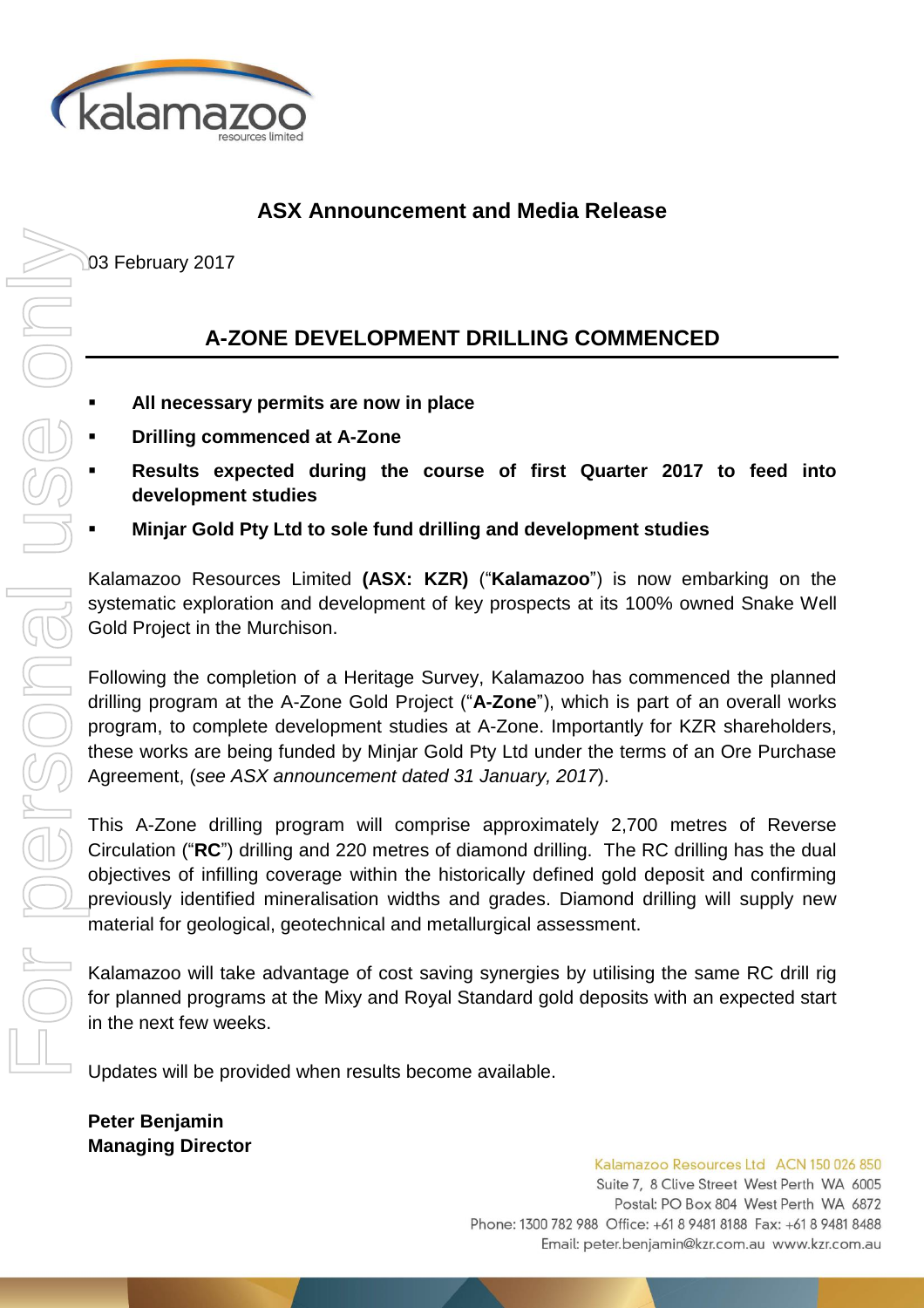

# **ASX Announcement and Media Release**

## **Details**

In keeping with the Company's objectives Kalamazoo Resources Limited (**ASX: KZR**) ("**Kalamazoo**") will systematically explore and develop key prospects at its 100% owned Snake Well Gold Project area.

Kalamazoo's flagship gold asset is the Snake Well Project, located 450km north of Perth in the Mid-West region, and consists of five granted mining leases, one granted exploration licence and one exploration licence application (Figure 1).

The A-Zone polymetallic prospect is located at the western end of the Snake Well Gold Project on a granted mining lease M59/474 (Figure 1).



**Figure 1. Location of the A-Zone Gold Project within the Snake Well Gold Project**

Gold, copper, lead, zinc and silver mineralisation is hosted within quartz veined pyritic quartz-sericite schists interpreted to be of felsic origin. Mineralisation at greater than 0.5 g/t Au is present in a series of elongate lenses over a surface strike of 1.2kms (Figure 3) and is open at depth. The sub-parallel lenses dip steeply  $(70^{\circ} - 80^{\circ})$  to the southsoutheast.

> Kalamazoo Resources Ltd ACN 150 026 850 Suite 7, 8 Clive Street West Perth WA 6005 Postal: PO Box 804 West Perth WA 6872 Phone: 1300 782 988 Office: +61 8 9481 8188 Fax: +61 8 9481 8488 Email: peter.benjamin@kzr.com.au www.kzr.com.au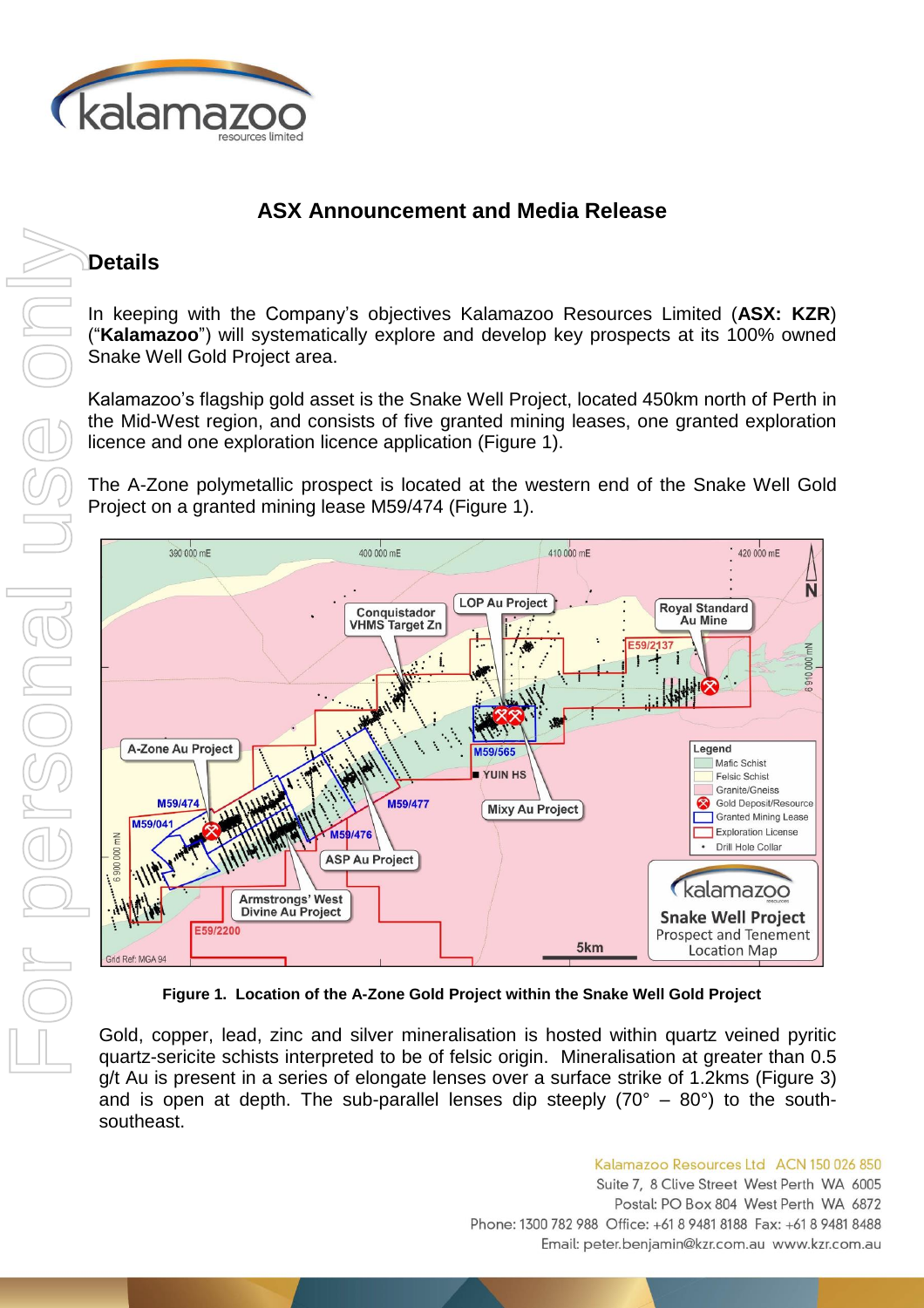

This drilling program and associated works is part of an overall works program to complete development studies at A-Zone and is being funded by Minjar Gold Pty Ltd under the terms of an Ore Sales and Purchase Agreement, (*see ASX announcement dated 31 January, 2017*).

As part of the permitting process a Heritage Survey covering A-Zone, the proposed haul road route and other infrastructure has confirmed that there are no heritage sites within this area and drilling can commence without any restrictions. In addition, a Program of Work (POW) was approved by the Department of Mines and Petroleum and a survey of historic drill collars completed.



**Figure 2. Location plan of A-Zone historic & planned RC drilling**

The drilling program will comprise approximately 2,700 metres of RC drilling and 220 metres of diamond drilling. The RC drilling has the dual objectives of infilling coverage within the historically defined gold deposit and confirming previously identified mineralisation widths and grades. Diamond drilling will supply new material for geological, geotechnical and metallurgical assessment.

Kalamazoo will take advantage of cost saving synergies by utilising the same RC drill rig for planned programs at the Company's Mixy and Royal Standard gold deposits.

Updates will be provided when results become available, expected to be during the course of the first quarter, 2017.

> Kalamazoo Resources Ltd ACN 150 026 850 Suite 7, 8 Clive Street West Perth WA 6005 Postal: PO Box 804 West Perth WA 6872 Phone: 1300 782 988 Office: +61 8 9481 8188 Fax: +61 8 9481 8488 Email: peter.benjamin@kzr.com.au www.kzr.com.au